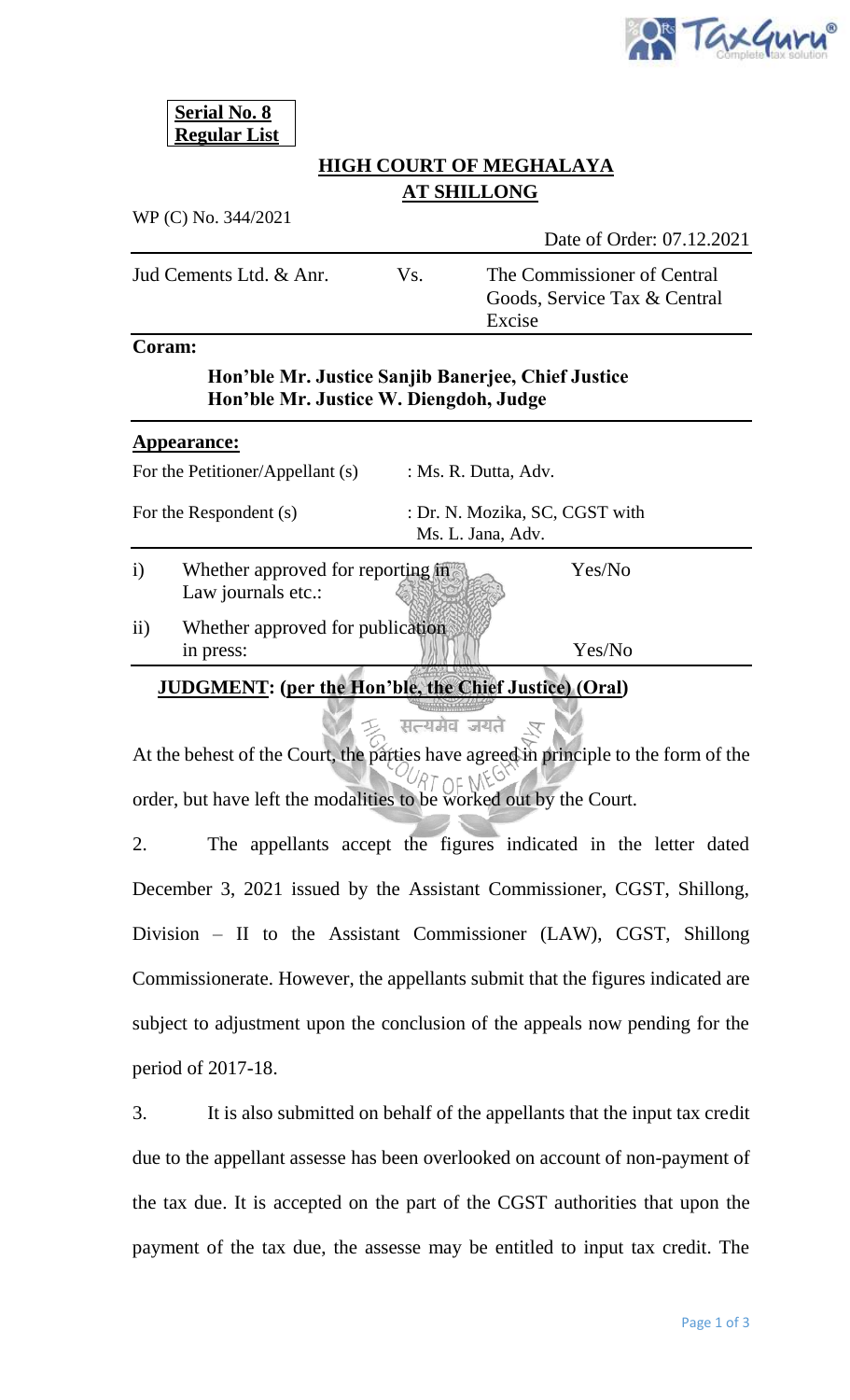parties agree that such credit may be adjusted with the last installment of payments in terms of this order, subject to the assesse establishing its entitlement in accordance with law.

4. The total amount due as per the said letter of December 3, 2021 comes to a staggering Rs. 43,49,50,071/- and the appellants seek to pay off such amount, subject to the adjustment on account of the appeals and ITC, in 24 monthly installments.

5. The entire amount of Rs. 43,49,50,071/- should be paid off by the appellants in 24 equal or nearly equal monthly installments beginning December 15, 2021 and payable by the  $15<sup>th</sup>$  day of the 23 succeeding months.

6. The adjustment on account of the orders passed in the appeals referred to above and on account of ITC, if any, will be only against the last installment. 7. In default of payment of any installment within the time permitted, the balance amount then due will become automatically payable and it will be open to the CGST authorities to proceed for realization thereof in accordance with COURT OF MEGHAN law.

8. The appellant assesse will also be liable to pay interest on reducing balance basis on the tax due component of the amount of Rs. 43,49,50,071/-, less any adjustment on account of appellate orders or ITC. Such amount will be calculated after the completion of payment of last installment in terms of this order and the entire interest component will be payable within 60 days of the last scheduled date for payment of installments in terms of this order.

9. It is made clear that the interest that is required to be paid by this order and after the completion of the installments payment in terms of this order will be calculated on reducing balance basis in respect of the tax due component and not in any respect of the penalty or interest already added into the figure of Rs. 43,49,50,071/-.